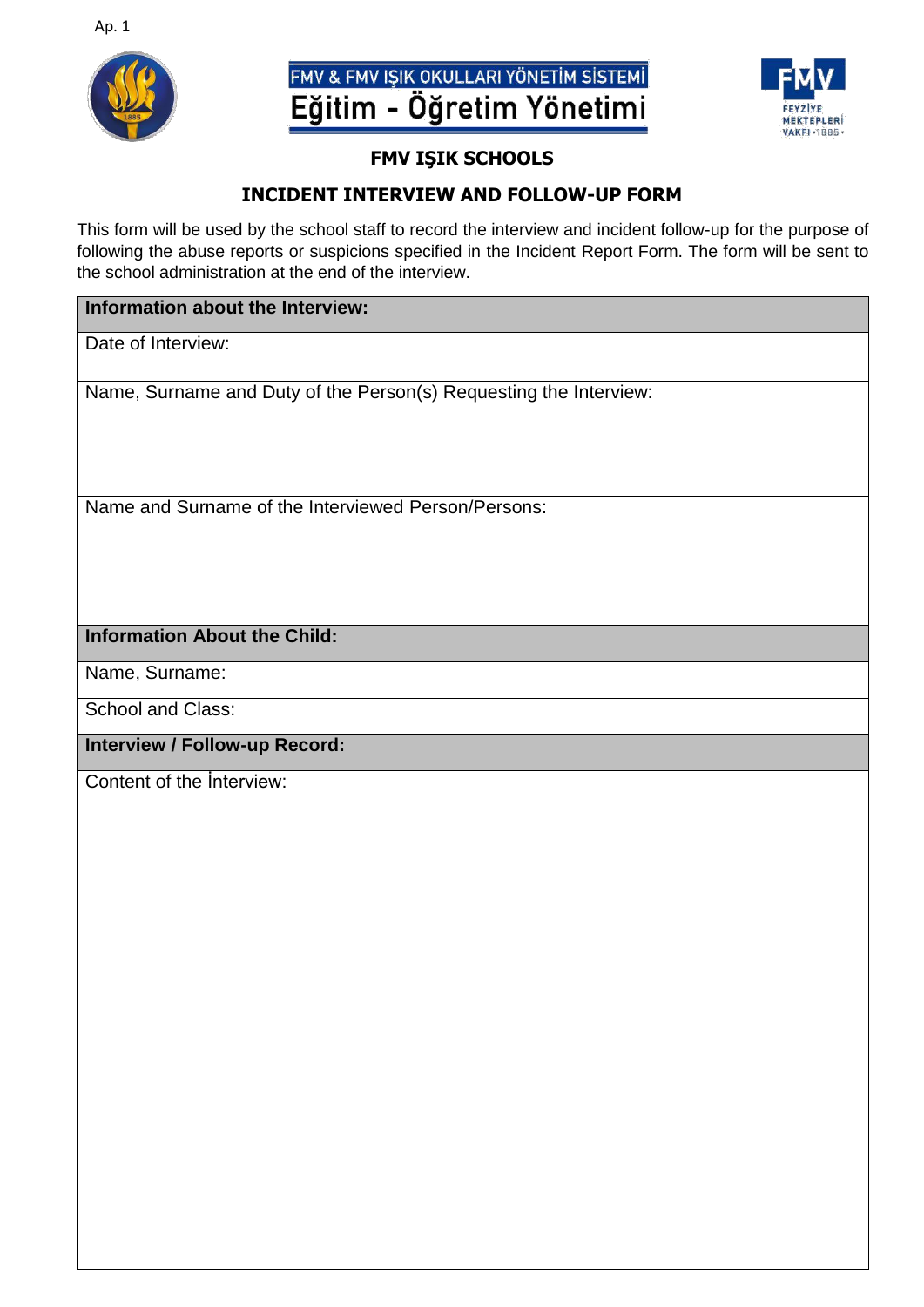Action / Decision Taken, if any:

Sign: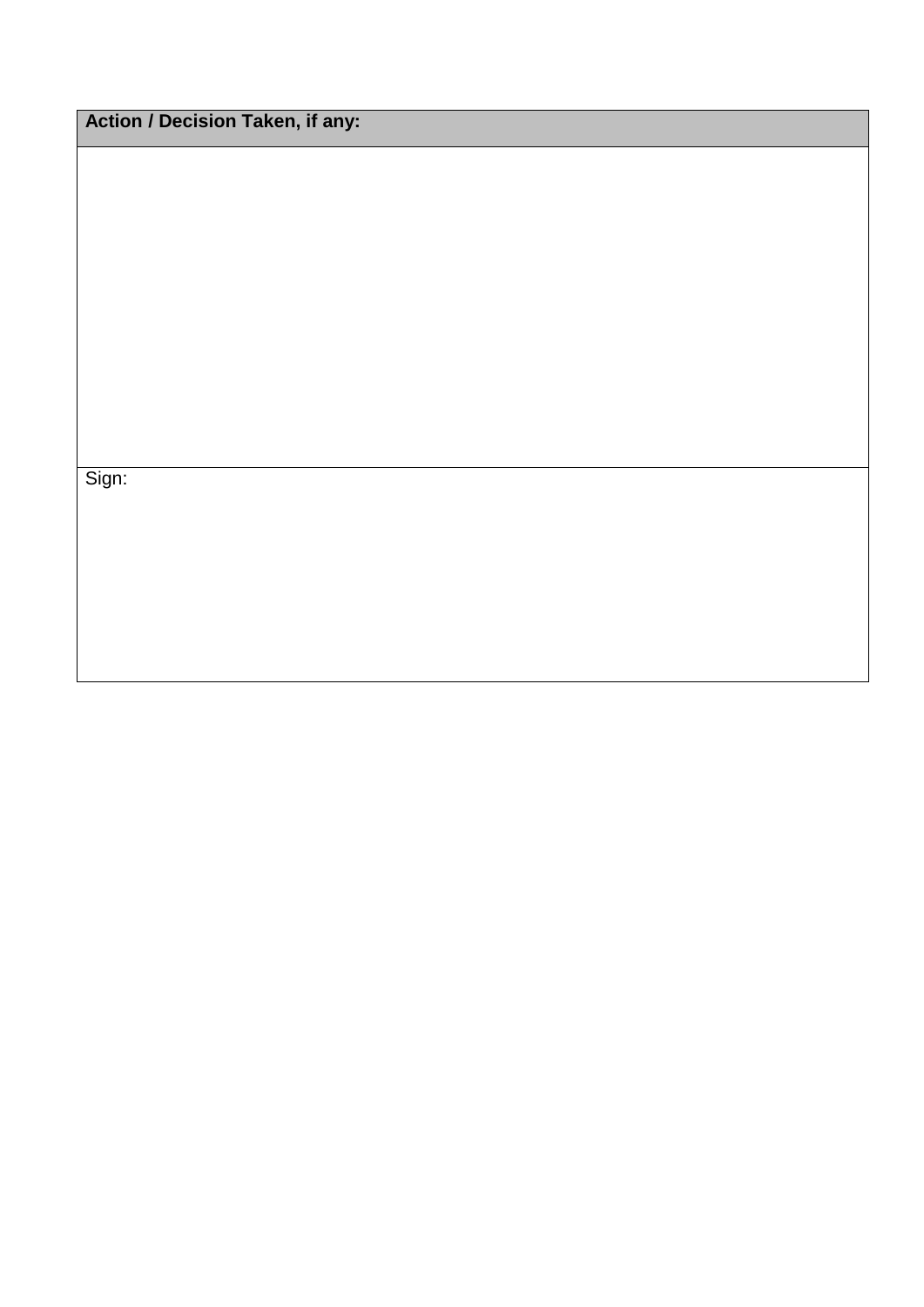

# FMV & FMV IŞIK OKULLARI YÖNETİM SİSTEMİ<br>Eğitim - Öğretim Yönetimi



### **FMV IŞIK SCHOOLS**

#### **INCIDENT REPORT FORM**

This form will be used by members of staff or volunteers to record disclosures or suspicions of abuse. The completed form should be sent to the school administration.

| Details of the person reporting the allegations/suspicions                                                                                                                        |                              |
|-----------------------------------------------------------------------------------------------------------------------------------------------------------------------------------|------------------------------|
| Name, Surname:                                                                                                                                                                    | Position:                    |
| Place of Work:                                                                                                                                                                    | <b>Contact Phone Number:</b> |
| The child's details:                                                                                                                                                              |                              |
| Name, Surname:                                                                                                                                                                    |                              |
| School-Class:                                                                                                                                                                     |                              |
| Date of Birth:                                                                                                                                                                    |                              |
| Other relevant details about the child (Eg family circumstances, physical and mental health,<br>any communication difficulties.):<br><b>Details of the allegations/suspicions</b> |                              |